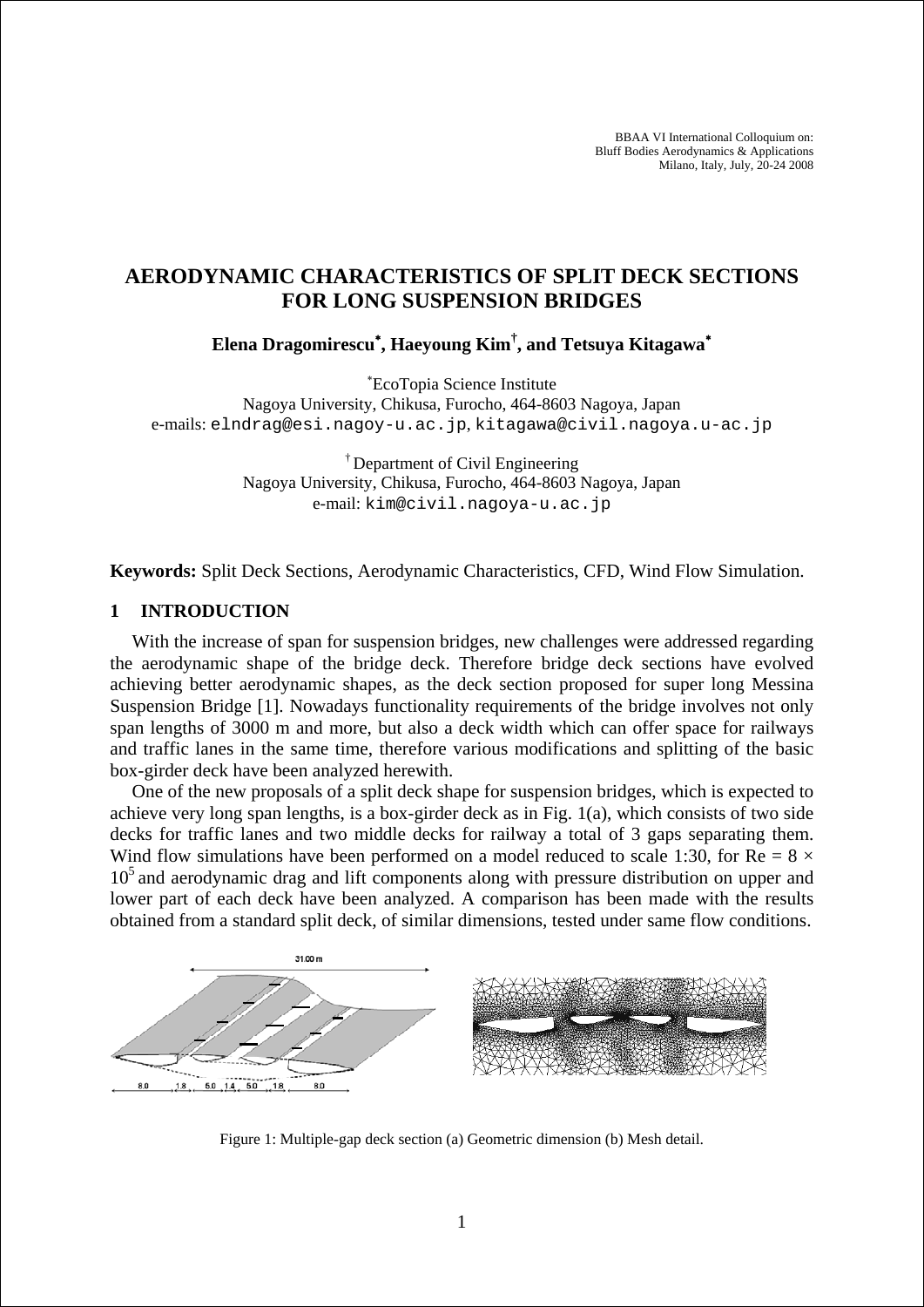#### **2 SIMUALTION METHOD**

Wind flow around bridge deck sections was simulated by solving the 2D Navier-Stokes equations for unsteady, incompressible flow, by finite volume method (FVM) considering a QUICK upwind scheme for non-linear (convection-diffusion) terms. Pressure and velocities corrections were considered for Poisson pressure equation and UMFPACK was used when solving the sparse matrices, while momentum equations were solved by Runge-Kutta method. Simulations were carried out for a Delaunay triangular unstructured mesh, where no slip boundary conditions for deck surface, in flow initial condition for horizontal velocity and outflow condition based on extrapolated values of horizontal and vertical velocity components were employed [2].

## **3 AERODYNAMIC CHARACTERISTICS OF DECK SECTIONS**

#### **3.1 Split deck section**

For  $\alpha = 0^{\circ}$ , the wind flow, will slightly separate from the deck surface and will shed alternate vortices behind the first deck, which will reattach onto the second deck on the inner gap region. After reattachment these will combine with the shear layers above and below the second deck, determining separating bubbles which will travel along the deck surface till the end flange where it will separate from bridge deck and will alternately travel downstream (Fig.2(a)). For the case of  $\alpha = -5^{\circ}$ , (Fig.2(b)) on the upper deck, the shear layer will separate from the first deck, near the corner and will not reattach on it. Under deck, the shear layer shed from the first deck will reattach onto the second deck in the gap region and will be redirected on the upper side of the deck; a vortex will be formed and will constantly exist inside the gap. Also on the upper side of second deck wind flow will separate at the first corner and will intermittently reattach on the deck. For  $\alpha = 5^{\circ}$ , (Fig. 2(c)), a similar pattern was registered but flow behavior was reversed on upper and lower decks: on the lower deck a detachment from first deck follow by a reattachment on the second deck was noticed, while on the upper deck the streamlines will travel parallel with the deck surface till the gap when it will be redirected to under deck.



Figure 2: Streamlines around split deck for (a)  $\alpha = 0^{\circ}$ , (b)  $\alpha = -5^{\circ}$  and (c)  $\alpha = 5^{\circ}$ .

Figure 3 represents distribution of mean pressure coefficients on upper decks (Fig. 2(a)) and lower decks (Fig. 3(b)) for various angles of attack:  $\alpha = -5^{\circ}$ , 0°, 5°. In general, pressure on both decks was mainly negative indicating a suction which was more accentuated in the separation points. When reattachment took place a sudden increase of pressure was registered, as it will be described bellow. For first deck  $C_P$  had a similar distribution in all cases. A negative peak was registered at the corner indicating a wind flow separation from the first deck which can also be noticed in Figs. 3(a), (b) and (c), afterwards stabilizing around  $C_{\text{p}}\mu$  = -0.25. For the second deck, pressure increased till  $C_{p}\mu p = 0.45$ , for the upper deck at  $\alpha = 5^{\circ}$  (Fig.2) (a)) and on lower deck at  $\alpha = -5^{\circ}$  (Fig. 2(b)), indicating a reattachment of the wind flow incoming from the first deck as it can be seen also in Fig. 2(b) and (c). Also it reconfirms the reversed flow patterns for  $\alpha = 5^{\circ}$  and -5°, which was mentioned above. At the far corner of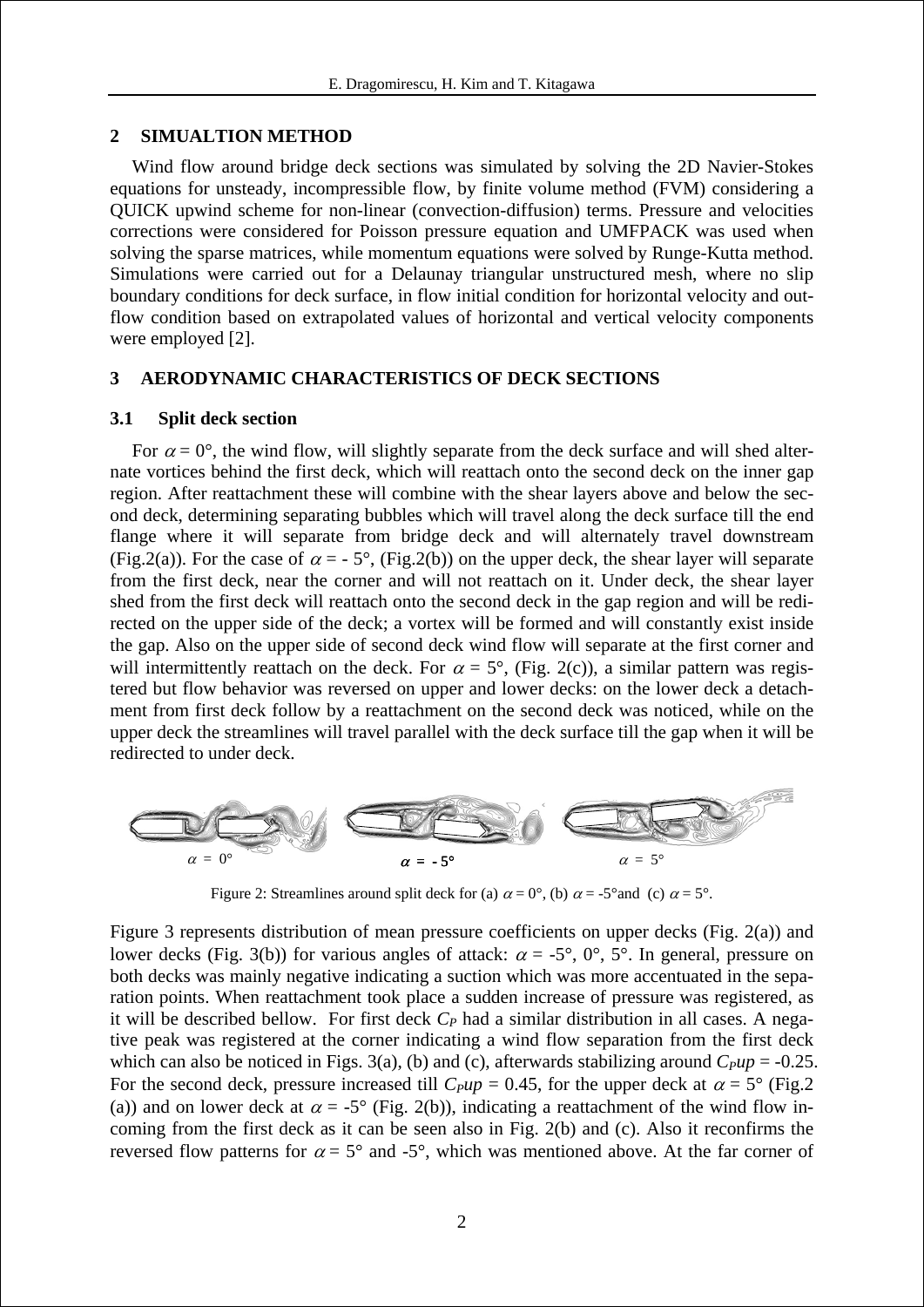the deck, a small negative peak is noticed, where wind flow separation takes place. For the rest of the cases,  $\alpha = 0^{\circ}$ ,  $5^{\circ}$  for upper deck (Fig. 2(a)) and  $\alpha = 0^{\circ}$ ,  $-5^{\circ}$  for lower deck (Fig. 2(b)) the *C<sub>P</sub>down* distribution was smooth and registered values in the range of -0.4 to -0.5.



Figure 3: Distribution of mean pressure coefficient for split deck for (a) Upper deck (b) Lower deck.

Aerodynamic lift and drag coefficients will be discussed bellow in comparison with results obtained from multiple – gap deck section.

## **3.2 Multiple – gap deck section**

The wind flow around multiple-gap deck section will become more complicated, slipping through the gaps of the deck and shifting from upper deck to under deck or vice-versa, depending on the angle of attack; also the separation-reattachment phenomena will determine several vortex formations as follows. For  $\alpha = 0^{\circ}$  (Fig. 3(a)), the first 2 decks tend to form a single bluff body and will shed vortices and wind flow will stream around them but it will reattach on the lower surface of  $3<sup>rd</sup>$  deck. On the upper surface, shear layers separating at the contact with the  $3<sup>rd</sup>$  deck, in the middle gap region, will form vortices which will travel downward to  $4<sup>th</sup>$  deck, separating from it in its middle region.



Figure 4: Streamlines around multiple-gap deck for (a)  $\alpha = 0^{\circ}$ , (b)  $\alpha = -5^{\circ}$  and (c)  $\alpha = 5^{\circ}$ .

For  $\alpha = -5^{\circ}$ , (Fig. 3(b)), the wind flow shed from 1<sup>st</sup> and 2<sup>nd</sup> decks will pass through the middle gap and will form vortices, on the upper surface of  $3<sup>rd</sup>$  deck. Also the shear layers formed under  $3<sup>rd</sup>$  deck will pass through the last gap and will combine with the shear layer separating from  $4<sup>th</sup>$  deck resulting in an unstable generation of vortices on the upper surface of the 4<sup>th</sup> deck. For  $\alpha = -5^{\circ}$ , (Fig. 4(c)), the shear layers incoming from the 1<sup>st</sup> and 2<sup>nd</sup> decks, which behave like a single bluff body, will form vortices under deck, in the middle gap area. These, supported by the wind flow coming through the gap from upper surface, will reattach onto the  $3<sup>rd</sup>$  deck and will be deviated. Finally the vortices shall reattach or just wipe the  $4<sup>th</sup>$ deck, entirely disconnecting from it in its middle area and traveling downwind.

Distribution of mean pressure coefficient on upper and lower surfaces for all four decks, at  $\alpha = -5^{\circ}$ ,  $0^{\circ}$ ,  $5^{\circ}$  are more unstable than for the case of split deck section. For the first 2 decks, *C<sub>P</sub>up* has similar distribution for  $\alpha = 5^{\circ}$  and  $\alpha = 0^{\circ}$ , but for 4<sup>th</sup> deck, *C<sub>P</sub>up* will become similar for  $\alpha = 5^{\circ}$  and  $\alpha = -5^{\circ}$  (Figs. 5(a)). On the upper side of 3<sup>rd</sup> deck pressure distribution will be different for each case,  $C_{\text{pup}}$  decreasing with the decrease of  $\alpha$ . For all the decks, in the flange area a sudden increase respectively decrease of pressure will be registered, depending on the angle of attack, while for main area of the span  $C_{\mu\nu}$  will take values of -0.1 to 0.1. For